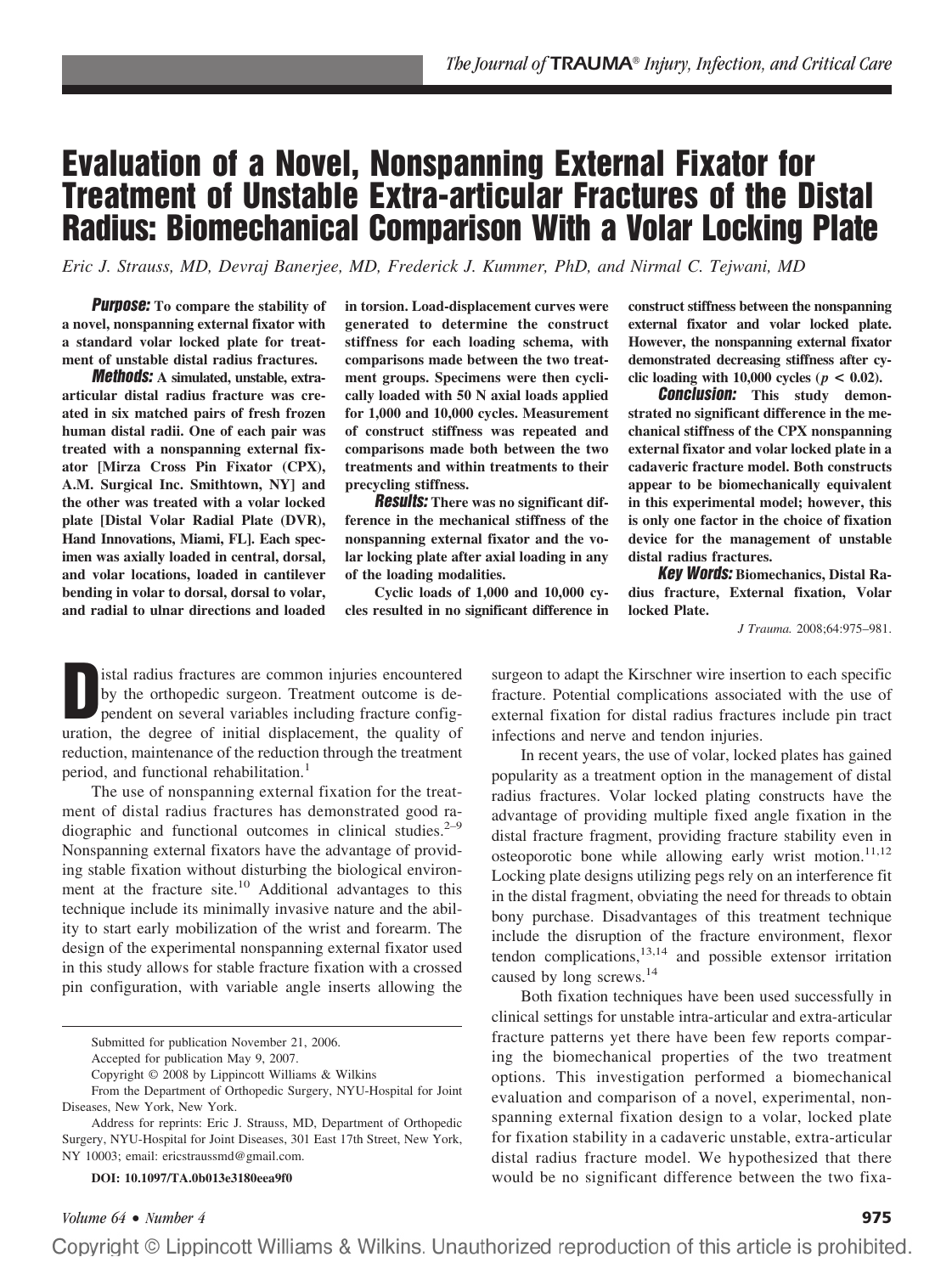tion designs with respect to biomechanical stiffness and the resulting fixation stability.

# **MATERIALS AND METHODS**

The experimental protocol for the current study was based on a previous experiment comparing different plating devices for distal radius fracture fixation.<sup>15</sup> For this biomechanical evaluation lower loads were applied in an effort to preclude any ordering effect from the multiple tests run on each specimen. To adequately assess the stiffness of each fixation device at the bone-device interface the number of applied cycles was increased to compensate for the lower applied load.

For this biomechanical evaluation, six matched pairs of fresh frozen human cadaveric distal radii were harvested and radiographed to rule out any underlying pathology. The proximal radial shafts of each specimen were potted with acrylic cement in 4.5 cm diameter polyvinyl chloride pipe that was 6 cm long, leaving approximately 8 cm of the radius exposed. Throughout the experiment, each specimen was kept tightly wrapped in airtight double bags to avoid desiccation and by the use of saline soaked gauze during testing.

An experimental unstable, extra-articular distal radius fracture was simulated in each potted cadaveric distal radius. First, an oscillating saw was used to create a transverse osteotomy 2 cm proximal to the articular surface. Next, a 1.5 cm fracture gap was created by making a second transverse osteotomy 1.5 cm proximal to the initial cut with the oscillating saw and this section of bone was removed, simulating the complete lack of cortical contact seen in severely comminuted unstable, extra-articular distal radius fractures. One specimen from each matched pair was randomly selected to undergo fracture fixation using a novel nonspanning external fixation device (Mirza Cross Pin Fixator (CPX), A.M. Surgical Inc., Smithtown, NY), while the other was fixed with a volar locked plate (Distal Volar Radial Plate (DVR), Hand Innovations, Miami, FL). Each fracture was instrumented according to the surgical protocol for each device. A premeasured 1.5-cm piece of rigid foam (Sawbones, Vashon, WA), used as a spacer, was inserted into the fracture gap to facilitate fixation. The fracture in the external fixator group (Mirza CPX) was stabilized using four multi-planar 0.062 inch trans-fragmentary Kirchner wires coupled to the radial external fixator, which was placed 25 mm from the bone. The experimental Mirza CPX design is a variable angle device, allowing the surgeon to choose the Kirschner wire placement angle. This design creates a crossed Kirschner wire configuration, with the wires crossing the fracture site from two directions. Once the Kirschner wire is inserted, tightening of a hex screw locks it in position through a cone locking mechanism. In the volar locked plate group, the distal fragment was fixed using locking screws in every available distal hole (7 screws) and the plate was secured to the diaphysis using two 3.5 mm nonlocking screws placed in buttress mode. Once the specimens were instrumented, the 1.5 cm



**Fig. 1.** *Cadaveric distal radius fracture model in which the fractures were treated with either a CPX nonspanning external fixator (*right*) or a volar locking plate (*left*).*

spacer was removed by carefully tapping it out with a bone tamp and the distal portion of each specimen was potted with acrylic cement in 4.5 cm diameter polyvinyl chloride piping that was 3 cm long (Fig. 1). While potting the distal radius fragments, both the Mirza CPX group and the volar locked plate group, had a layer of clay placed over the fixator's pins or the plate and screws to prevent their engagement with the potting material and ensure that load was only transferred from the fixture to the most distal fracture fragment.

Biomechanical evaluation was performed using an Instron 2000 Universal Material Testing Machine (Instron, Canton, MA) for axial compressive loading at central, dorsal and volar locations, cantilever bending in volar to dorsal, dorsal to volar and radial to ulnar directions, and in torsion (Fig. 2). Five minutes were taken between testing phases to allow specimens to reach equilibrium. Each specimen was loaded at a rate of 1 N/s to a maximum load of 50 N (25 N with a 2 cm moment arm in torsion). Load-displacement curves were generated for each specimen for each mode of loading, and the slope of the curve was determined. Construct stiffness was calculated in Newtons/millimeter for axial and cantilever bending and Newton-meters/degree for torsional loading.

Next, each specimen was cyclically loaded with 50 N central, axial compressive loads applied at a rate of 3 Hz for 1,000 cycles. The specimens were allowed to reach equilibrium (120 seconds) after the cyclic loading, and then retested to determine construct stiffness. This process was repeated after an additional 10,000 cycles.

Paired Student T-Tests were used for statistical comparisons. A  $p$  value of  $\leq 0.05$  was considered to be statistically significant. Based on the lack of a significant difference between the two treatment groups, a post hoc power analysis was performed.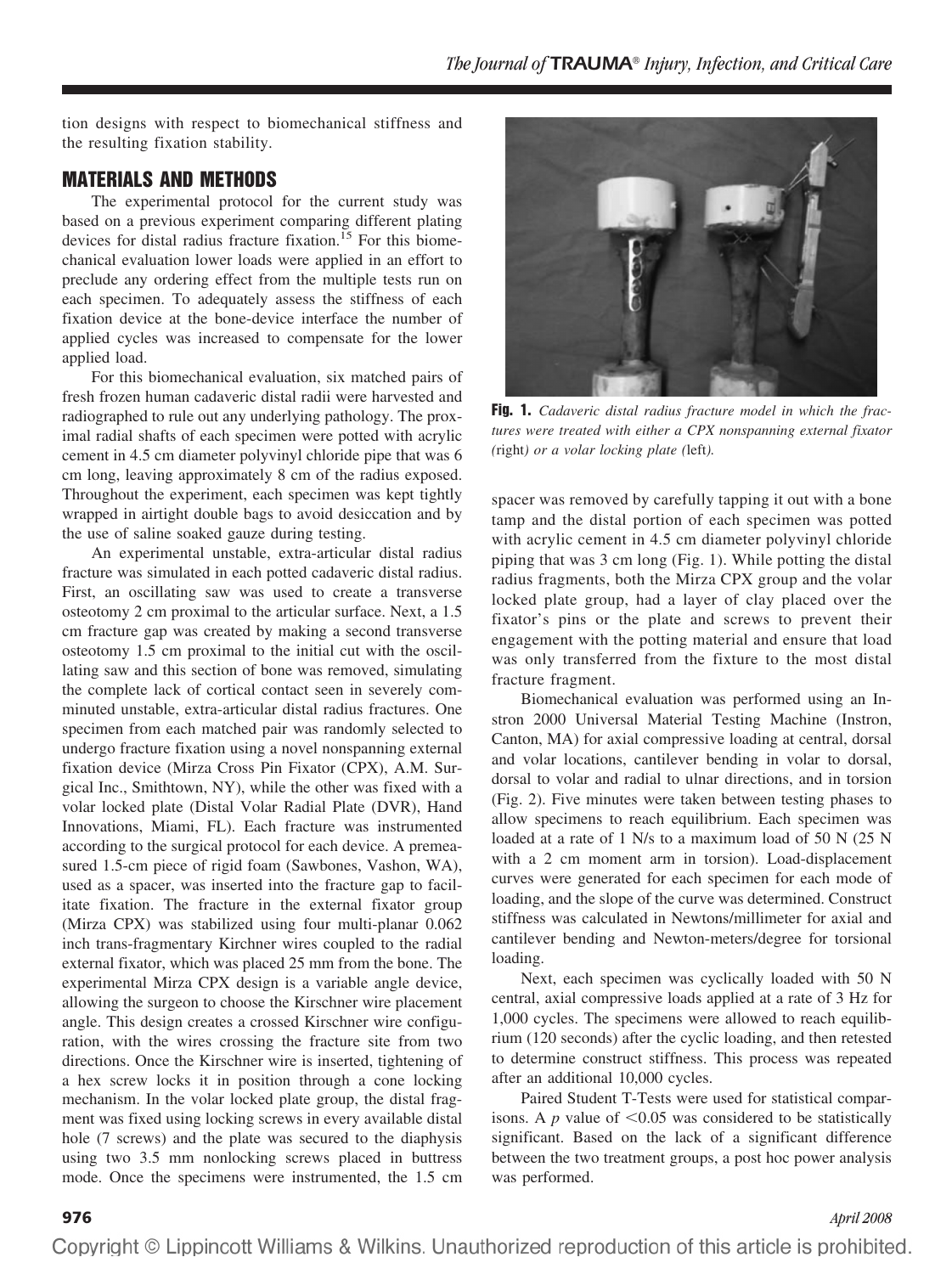

**Fig. 2.** *Loading schema for potted bone/implant constructs utilized for biomechanical evaluation.*

# **RESULTS**

Specimen loading for each loading scenario resulted in linear load-displacement curves without appreciable toe regions. (Fig. 3) This allowed for the calculation of construct fixation stiffness as the slope of the linear stiffness portion of each curve (Fig. 4).

No significant difference was noted in construct stiffness between specimens treated with the nonspanning external fixator and those treated with the volar locked plate with axial loading in the central, dorsal or volar positions ( $p = 0.40$ ,  $p = 0.16$ , and  $p = 0.84$  respectively). Similarly, there was no difference found in construct stiffness between the two treatment groups with volar-to-dorsal, dorsal-to-volar and radial-to-ulnar cantilever bending ( $p = 0.38$ ,  $p = 0.84$ , and  $p = 0.33$  respectively) and with torsional loading ( $p = 0.34$ ).

Comparison of the two treatments did not demonstrate any significant differences after cyclic loading with 50 N central compressive loads after 1,000 and 10,000 cycles ( $p =$ 0.20 and  $p = 0.07$  respectively). (Table 1) Compressive stiffness of the volar locked plate construct did not demonstrate significant change after cyclic loading with 1,000 and 10,000 cycles ( $p = 0.19$  and  $p = 0.32$  respectively) compared with precycling stiffness. Compressive stiffness of the nonspanning external fixator construct demonstrated no significant change after cyclic loading with 1,000 cycles ( $p =$ 0.15). External fixator stiffness was significantly lower after 10,000 cycles compared with precycling stiffness ( $p < 0.02$ ), although the absolute difference between pre- and postloading was only 3.4 N/mm.

Based on the number of samples tested in our study and the mean mechanical stiffness determined during specimen loading, a post hoc power analysis determined that for 80% power, the minimum significant difference that could be detected was 9.2 Newton-millimeters/degree for torsional stiffness and the minimum significant difference that could be detected was 34.3 N/millimeter for central compressive stiffness.

# **DISCUSSION**

Currently there is no consensus within the orthopedic community with respect to the ideal method of operative fixation in cases of unstable distal radius fractures. Surgical techniques using both external fixation and volar plating have been well documented in their ability to restore distal radial anatomy and allow for excellent functional outcomes. The application of external fixation in the treatment of an unstable distal radius fracture relies on soft tissue ligamentotaxis to

### *Volume 64* • *Number 4* **977**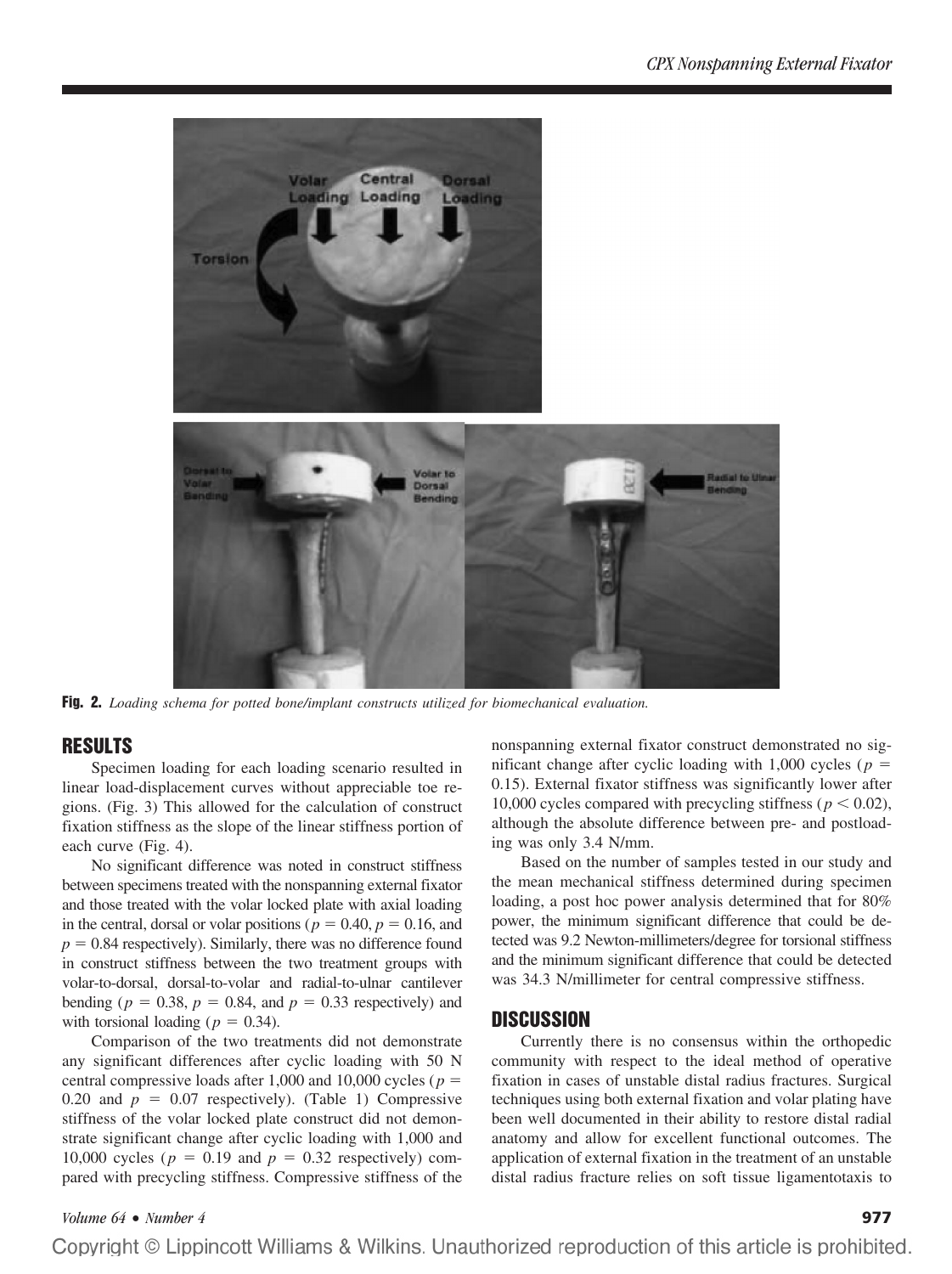

**Load-Displacement -- Central Loading** 

**Displacement (mm)** 

**Fig. 3.** *Representative load-displacement curve generated during central loading of the two treatment constructs. The calculated stiffness shown was 459.1 N/mm for the volar locking plate and 450.6 N/mm for the external fixator.*



# **Construct Stiffness**

**Fig. 4.** *Mechanical stiffness of volar plate and external fixator constructs during seven different modes of loading. \*\*Torsional stiffness as measured in Newton-millimeters/degree.*

achieve fracture fragment reduction. Indications for the use of external fixation include open fractures, bilateral distal radius fractures, and unstable distal radius fractures in young manual laborers. The advantages of the nonspanning type of external fixation include maintaining the biological environment at the fracture site while providing stable fixation and allowing for early mobilization of the wrist and forearm. Recently, volar locked plates have gained popularity among orthopedic trauma surgeons and hand surgeons treating distal radius fractures. Volar locked plating is indicated in patients

with osteoporotic bone, in cases of failed closed treatment and in fractures with significant comminution that are at high risk for loss of reduction. Advantages of volar locked plating include providing stable subchondral fracture fixation in osteoporotic bone, precise restoration of distal radial anatomy and the ability for early active wrist ROM.

In a recent clinical study, Wright et al. retrospectively compared functional outcomes following the operative treatment of unstable distal radius fractures with either external fixation or fixed angle volar plating.16 At a mean follow up of

### **978** *April 2008*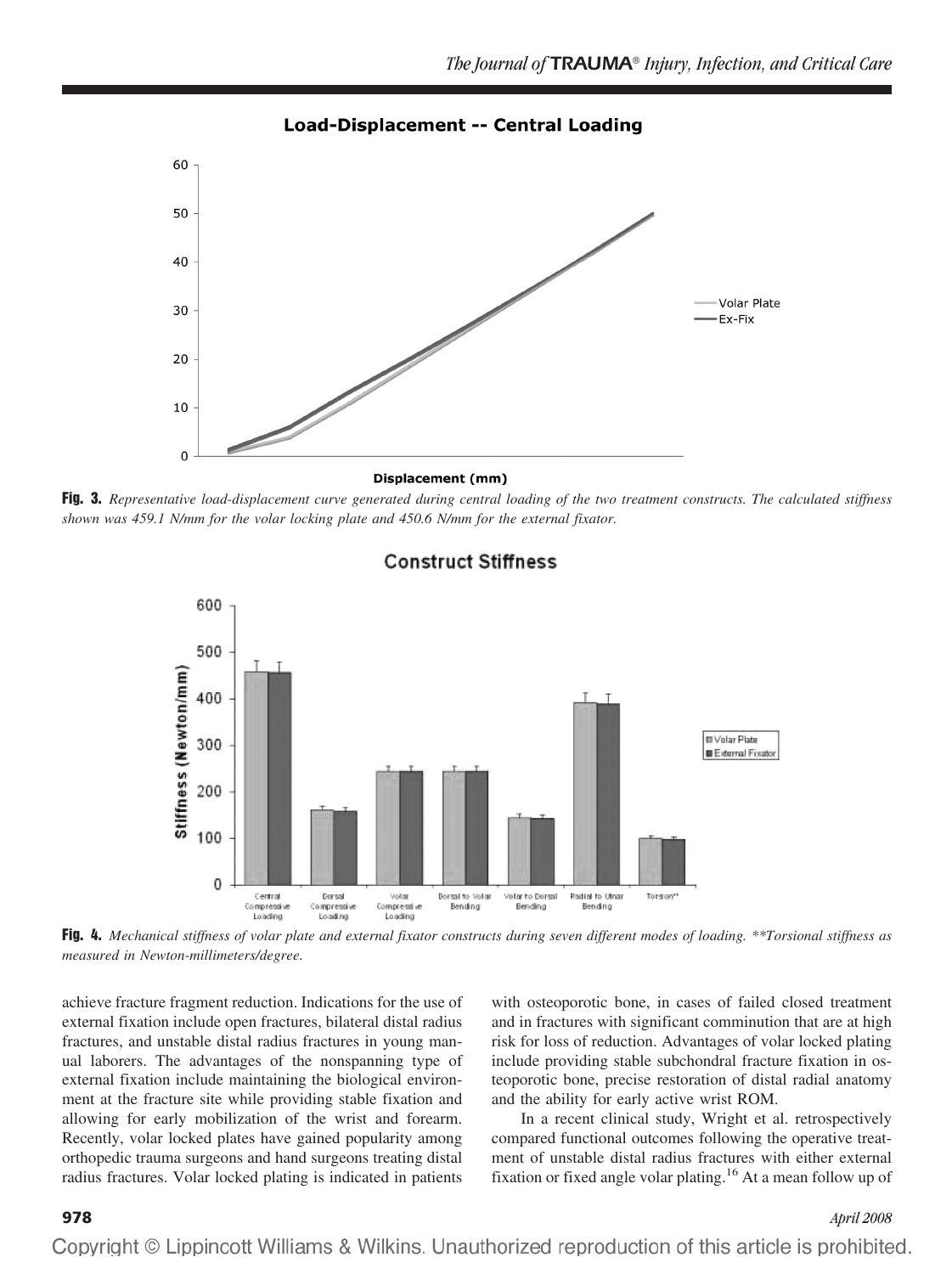| Table 1 Mean Mechanical Stiffness of Volar Plate and |  |  |  |  |
|------------------------------------------------------|--|--|--|--|
| <b>CPX External Fixator Constructs After Cyclic</b>  |  |  |  |  |
| Compressive Loading at 1, 1,000, and 10,000 Cycles   |  |  |  |  |

|                                                                  | Mean Volar Plate<br>Stiffness (SD),<br>N/mm | Mean CPX External<br>Fixator Stiffness (SD),<br>N/mm |
|------------------------------------------------------------------|---------------------------------------------|------------------------------------------------------|
| After 1 cycle of 50 N<br>central compressive<br>loading          | 458.6 (20.6)                                | 457.1 (17.4)                                         |
| After 1,000 cycles<br>of 50 N central<br>compressive<br>loading  | 457.6 (18.8)                                | 455.9 (16.2)                                         |
| After 10,000 cycles<br>of 50 N central<br>compressive<br>loading | 457.8 (22.7)                                | 453.7 (20.3)*                                        |
|                                                                  |                                             |                                                      |

\* Statistically significant difference between the stiffness of the external fixator after 1 cycle and the stiffness after 10,000 cycles.

47 months for the 11 patients treated with external fixation and 17 months for the 21 patients managed with ORIF the authors found similar wrist and forearm range of motion between the 2 patient cohorts. Functional outcome as measured by the Disability of the Arm, Shoulder, and Hand Questionnaire and Patient Rated Wrist Evaluation was also similar between the two treatment groups. Although evaluation of follow up radiographs demonstrated better restoration of radial length, volar tilt and articular reduction with volar plating, grip strength was significantly better in the patients managed with external fixation.<sup>16</sup>

Margaliot et al. performed a meta-analysis including 46 studies comparing outcomes between external fixation and plate fixation in the management of unstable distal radius fractures.<sup>17</sup> Based on the pooled data, the authors found higher rates of infection, neuritis and hardware failure with external fixation while higher rates of tendon complications and the need for early hardware removal were seen with plate osteosynthesis. Overall, there was no significant difference in wrist range of motion, grip strength, postoperative pain or radiographic alignment found between the two treatment options. Based on these findings the authors concluded that both external fixation and volar plating are viable treatment options in the management of unstable distal radius fractures.<sup>17</sup>

At the present time there have been few reports in the orthopedic literature comparing the biomechanical properties of volar locked plating and nonspanning external fixation. In the current study, we found no significant difference in the biomechanical stiffness of volar locked plates compared with the CPX nonspanning external fixation device during initial cantilever bending, axial and torsional loading. After 10,000 cycles of central compressive loading, we found that the axial stiffness of the nonspanning external fixator significantly decreased compared with its precycling stiffness, although the absolute difference in stiffness between pre- and postloading was only 3.4 Newtons/millimeter. Where this change was not grossly visible, this decrease in stiffness may be caused by loosening at the pin coupling with the fixator as a result of the vibrational effect of the axial loading protocol. Clinically, this highlights the potential importance of assessing the fixator tightness in the early follow-up period.

The optimal size, number, and configuration of K wires for the stabilization of the distal radius fractures have been evaluated biomechanically by Naidu et al.<sup>18</sup> Using a freshfrozen cadaveric extra-articular distal radius fracture model, the authors found that percutaneous pinning with a crossed configuration having two 0.062-inch pins introduced from the radial side and one from the ulnar side created the most rigid construct in both torsion and cantilever bending. Crossed Kirschner wire configurations have demonstrated better bending and torsional stiffness and a more normal distribution of bone stresses in validated finite element analysis.19 However, it is important to acknowledge that wire configurations that cross the fracture site are accompanied by their own potential risks. Pin tract infections, which have been reported to occur in up to 21% of distal radius cases managed with external fixation, may extend to the fracture site potentially leading to an infected nonunion, significantly complicating the treatment course.<sup>20</sup>

Dunning et al., in a biomechanical study, compared the fragment stability achieved with a 3.5 mm dorsal AO plate, a Hoffman external fixator, and a Hoffman external fixator supplemented with two 0.062 inch parallel trans-styloid Kirschner wires, in a sophisticated cadaver fracture model.<sup>21</sup> The authors found that fracture fragment stability in the augmented external fixator group approached that of AO dorsal plate in nearly all modes of testing. The only significant difference reported was in rotation, where the dorsal AO plate was significantly more stable than the external fixation constructs. The authors postulated that a crossed Kirschner wire configuration would have added more rotational stability to the augmented external fixator construct. In the present study, we used four 0.62-inch crossed Kirschner wires inserted with a wide angle of crossing and locked to a nonspanning external fixation device. This crossed Kirschner wire configuration created a construct with no significant difference in mechanical stiffness compared with volar locked plates.

Liporace et al., in a biomechanical comparison of a dorsal T plate and a volar fixed angle plate, reported that the volar locked plate was stiffer than the dorsal plate in both volar and ulnar loading.<sup>15</sup> The authors found that the volar locked plate was stiffer than the dorsal plate in all modes of axial loading with the exception of dorsal loading. They noted a trend for increased axial stiffness of the volar locked plate after cyclic loading presumably caused by compression of the locking screw against the subchondral bone.<sup>15</sup> In the current study, there was no difference in the stiffness of the

*Volume 64* • *Number 4* **979**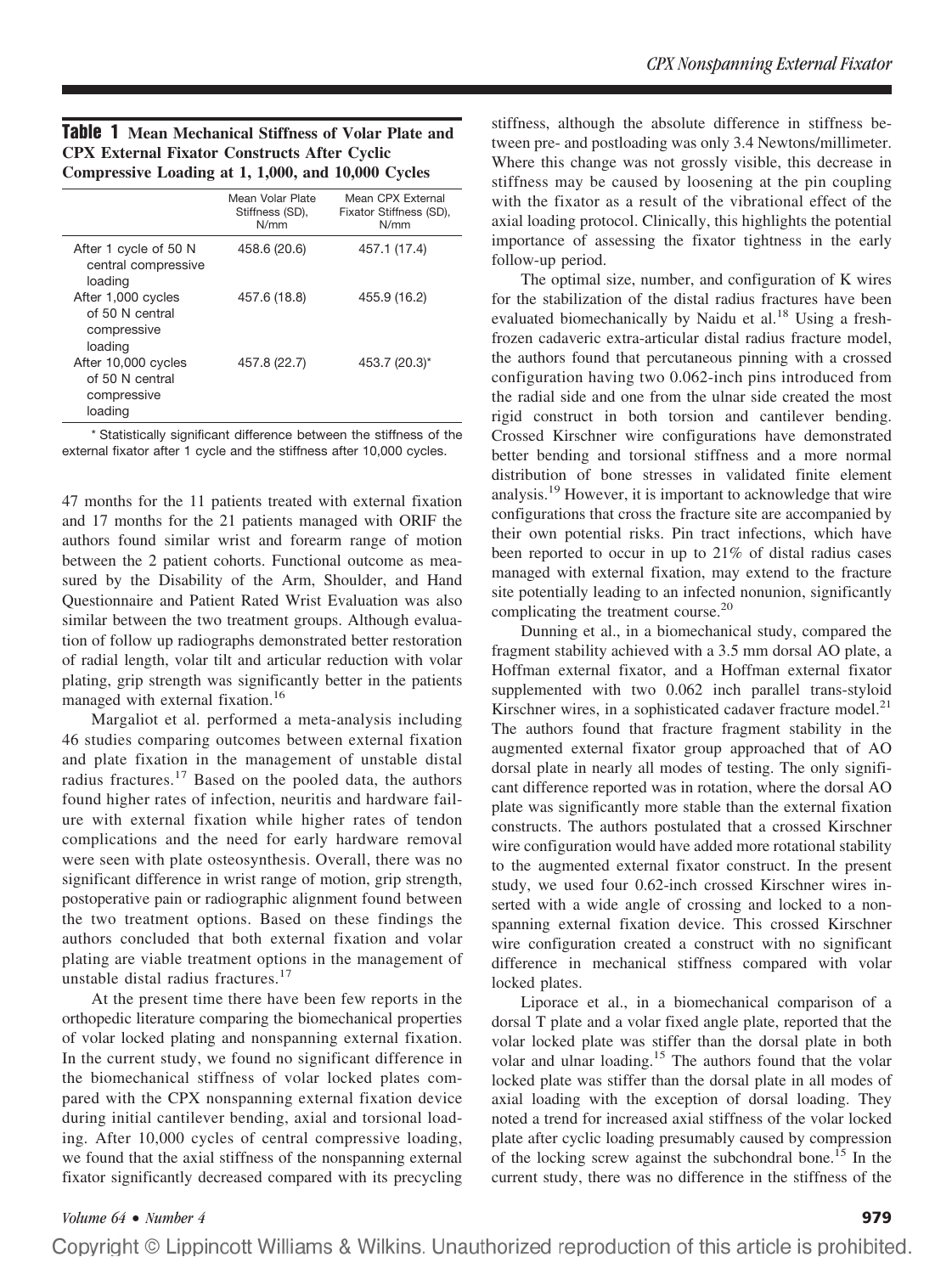two constructs after single cycle multi-axial loading to 50 N, nor after central compressive loading with 50 N for 1,000 and 10,000 cycles. We did not detect the trend toward increased axial stiffness of the volar locked plate potentially caused by the smaller applied load in our study (50 N vs. 80 N).

In a similar biomechanical study, Trease et al. compared dorsal and volar locked and nonlocking plates in a cadaveric distal radius fracture model with dorsal comminution.<sup>22</sup> The authors found no significant differences in stiffness or failure strength between volar locked and nonlocked plates. Axial loading demonstrated that the stiffness of dorsal locked plates was 50% greater than that of nonlocked plates, but this difference failed to reach statistical significance. Load to failure testing showed that the failure strength of dorsal constructs (locked and nonlocked) was 53% higher ( $p < 0.02$ ) than that seen with volar constructs (locked and nonlocked).

The biomechanical stiffness values of the volar locked plates in our investigation are comparable to that seen in other biomechanical studies. After central loading, we found a mean stiffness of 459 N/mm, which was very similar to the 457 N/mm in the study by Trease et al.<sup>22</sup> and slightly higher than the 430 N/mm found by Liporace et al.<sup>15</sup> The stiffness of the volar locked plate after dorsal and volar off-center loading was 160 N/mm and 244 N/mm, respectively, which agrees with the 150 N/mm for dorsal loading and 250 N/mm for volar bending in Liporace's investigation.<sup>15</sup> The stiffness values found for the CPX nonspanning external fixator were significantly higher than that shown with percutaneous pinning in the study by Naidu et al. $18$  This is likely secondary to the rigidity provided by the external fixator component with its locked pin coupling.

There are a few limitations to our investigation. They include the use of cadaveric specimens with their inherent variability and the use of isolated radii stripped of all soft tissue to assess the stiffness of the two constructs. Although this method has been used in various studies, a model with intact soft tissue may have been more clinically relevant. Our evaluation of construct stiffness used applied loads that were approximately 50% lower than the maximum loads normally seen physiologically.<sup>15</sup> Differences between the tested constructs may be found with higher applied loads and testing each construct to failure. Finally, the biomechanical evaluation performed in this study utilized separate axial loading, cantilever bending and torsional loading to simulate the multidirectional physiologic loads experienced by the fracture fixation techniques in vivo. We acknowledge that physiologic loading during activity is more complex.

This study performed a biomechanical evaluation and comparison of the CPX nonspanning external fixator and the volar locked plate for treatment of an unstable, extraarticular distal radius fracture. In this experimental model, we found no significant differences in the fixation stiffness of the two tested devices initially or after cyclic loading. After 10,000 cycles of axial loading the compressive stiffness of the CPX external fixator was lower than its precycling stiffness; however, there was still no statistically significant difference in the postcycling stiffness of the CPX fixator and the volar locked plate. The results of this biomechanical study suggest that a nonspanning external fixator may be a viable alternative for treatment of unstable distal radius fractures with equivalent rigidity to volar locked plates.

# **REFERENCES**

- 1. Fernandez DL. Should anatomic reduction be pursued in distal radial fractures? *J Hand Surg* [*Br*]*.* 2000;25:523–527.
- 2. Bednar DA, Al-Harran H. Nonbridging external fixation for fractures of the distal radius. *Can J Surg.* 2004;47:426 – 430.
- 3. Bishay M, Aguilera X, Grant J, Dunkerley DR. The results of external fixation of the radius in the treatment of comminuted intraarticular fractures of the distal end. *J Hand Surg* [*Br*]*.* 1994; 19:378 –383.
- 4. Fischer T, Koch P, Saager C, Kohut GN. The radio-radial external fixator in the treatment of fractures of the distal radius. *J Hand Surg* [Br]. 1999;24:604-609.
- 5. Flinkkila T, Ristiniemi J, Hyvonen P, Hamalainen M. Nonbridging external fixation in the treatment of unstable fractures of the distal forearm. *Arch Orthop Trauma Surg.* 2003;123:349 –352.
- 6. Gradl G, Jupiter JB, Gierer P, Mittlmeier T. Fractures of the distal radius treated with a nonbridging external fixation technique using multiplanar k-wires. *J Hand Surg* [*Am*]*.* 2005; 30:960 –968.
- 7. Krishnan J, Wigg AE, Walker RW, Slavotinek J. Intra-articular fractures of the distal radius: a prospective randomised controlled trial comparing static bridging and dynamic non-bridging external fixation. *J Hand Surg* [*Br*]*.* 2003;28:417– 421.
- 8. McQueen MM. Redisplaced unstable fractures of the distal radius. A randomised, prospective study of bridging versus non-bridging external fixation. *J Bone Joint Surg Br.* 1998; 80:665– 669.
- 9. McQueen MM. Non-spanning external fixation of the distal radius. *Hand Clin.* 2005;21:375–380.
- 10. Aro HT, Chao EY. Biomechanics and biology of fracture repair under external fixation. *Hand Clin.* 1993;9:531–542.
- 11. Orbay JL, Fernandez DL. Volar fixed-angle plate fixation for unstable distal radius fractures in the elderly patient. *J Hand Surg* [Am]. 2004;29:96-102.
- 12. Handoll HH, Madhok R. Surgical interventions for treating distal radial fractures in adults. *Cochrane Database Syst Rev.* 2003–3: CD003209.
- 13. Drobetz H, Kutscha-Lissberg E. Osteosynthesis of distal radial fractures with a volar locking screw plate system. *Int Orthop.* 2003;  $27:1-6$ .
- 14. Nana AD, Joshi A, Lichtman DM. Plating of the distal radius. *J Am Acad Orthop Surg.* 2005;13:159 –171.
- 15. Liporace FA, Gupta S, Jeong GK, et al. A biomechanical comparison of a dorsal 3.5-mm T-plate and a volar fixed-angle plate in a model of dorsally unstable distal radius fractures. *J Orthop Trauma.* 2005;19 –3:187–91.
- 16. Wright TW, Horodyski M, Smith DW. Functional outcome of unstable distal radius fractures: ORIF with a volar fixed-angle tine plate versus external fixation. *J Hand Surg* [*Am*]*.* 2005; 30:289 –299.
- 17. Margaliot Z, Haase SC, Kotsis SV, Kim HM, Chung KC. A metaanalysis of outcomes of external fixation versus plate osteosynthesis for unstable distal radius fractures. *J Hand Surg* [*Am*]*.* 2005;30: 1185–1199.